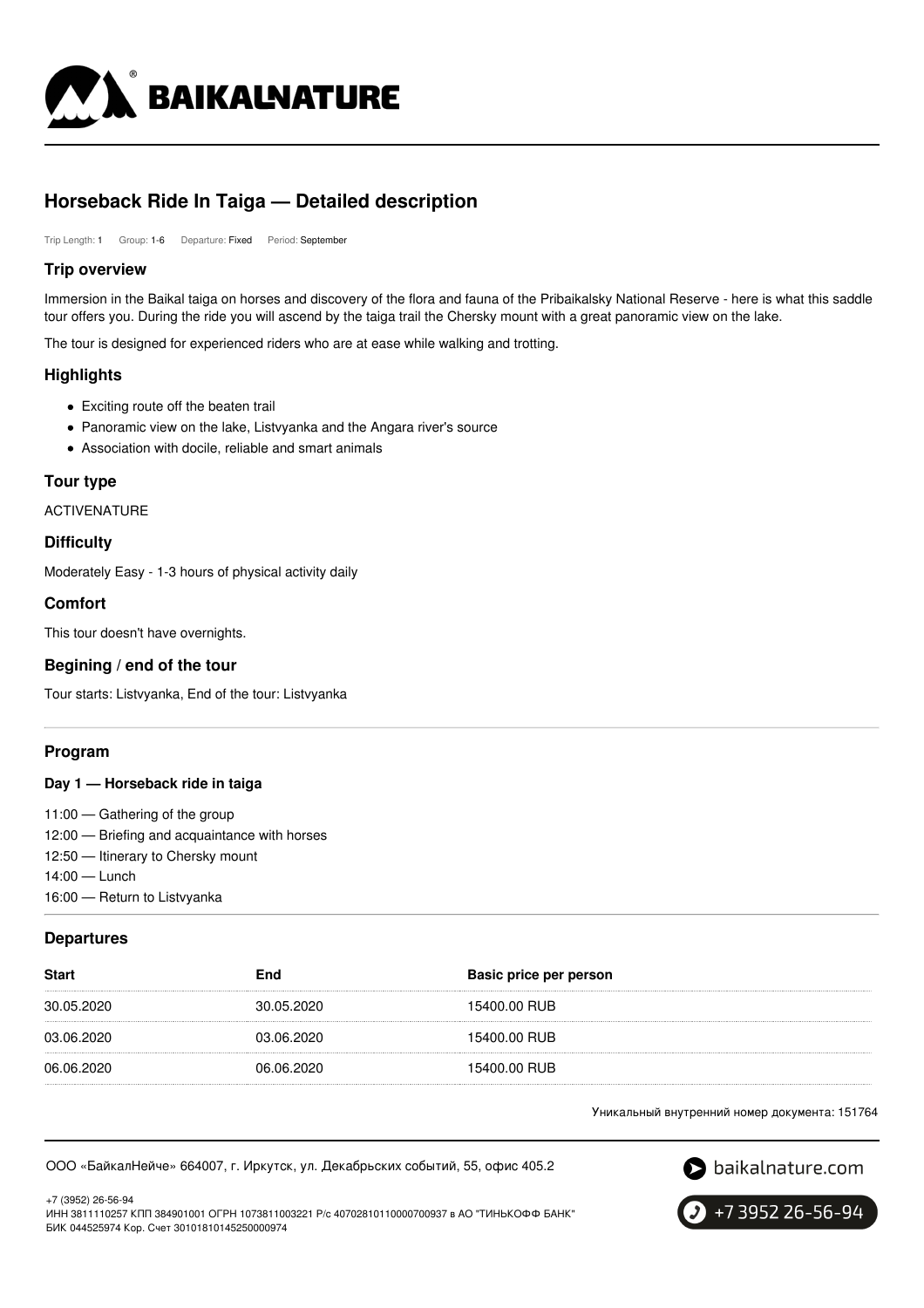

| 10.06.2020 | 10.06.2020 | 15400.00 RUB                                  |
|------------|------------|-----------------------------------------------|
| 13.06.2020 | 13.06.2020 | 15400.00 RUB                                  |
| 17.06.2020 | 17.06.2020 | 15400.00 RUB                                  |
| 20.06.2020 | 20.06.2020 | 15400.00 RUB                                  |
| 24.06.2020 | 24.06.2020 | 15400.00 RUB                                  |
| 27.06.2020 | 27.06.2020 | 15400.00 RUB                                  |
| 01.07.2020 | 01.07.2020 | 15400.00 RUB                                  |
| 04.07.2020 | 04.07.2020 | 15400.00 RUB                                  |
| 08.07.2020 | 08.07.2020 | 15400.00 RUB                                  |
| 11.07.2020 | 11.07.2020 | 15400.00 RUB                                  |
| 15.07.2020 | 15.07.2020 | 15400.00 RUB                                  |
| 18.07.2020 | 18.07.2020 | 15400.00 RUB                                  |
| 22.07.2020 | 22.07.2020 | 15400.00 RUB                                  |
| 25.07.2020 | 25.07.2020 | 15400.00 RUB                                  |
| 29.07.2020 | 29.07.2020 | 15400.00 RUB                                  |
| 01.08.2020 | 01.08.2020 | 15400.00 RUB                                  |
| 05.08.2020 | 05.08.2020 | 15400.00 RUB                                  |
| 08.08.2020 | 08.08.2020 | 15400.00 RUB                                  |
| 12.08.2020 | 12.08.2020 | 15400.00 RUB                                  |
| 15.08.2020 | 15.08.2020 | 15400.00 RUB                                  |
| 19.08.2020 | 19.08.2020 | 15400.00 RUB                                  |
| 22.08.2020 | 22.08.2020 | 15400.00 RUB                                  |
| 26.08.2020 | 26.08.2020 | 15400.00 RUB                                  |
| 29.08.2020 | 29.08.2020 | 15400.00 RUB                                  |
| 02.09.2020 | 02.09.2020 | 15400.00 RUB                                  |
| 05.09.2020 | 05.09.2020 | 15400.00 RUB                                  |
| 09.09.2020 | 09.09.2020 | 15400.00 RUB                                  |
| 12.09.2020 | 12.09.2020 | 15400.00 RUB                                  |
| 16.09.2020 | 16.09.2020 | 15400.00 RUB                                  |
| 19.09.2020 | 19.09.2020 | 15400.00 RUB                                  |
|            |            | Уникальный внутренний номер документа: 151764 |

утреннии номер документа: 15

ООО «БайкалНейче» 664007, г. Иркутск, ул. Декабрьских событий, 55, офис 405.2

baikalnature.com

+7 (3952) 26-56-94 ИНН 3811110257 КПП 384901001 ОГРН 1073811003221 Р/с 40702810110000700937 в АО "ТИНЬКОФФ БАНК" БИК 044525974 Кор. Счет 30101810145250000974

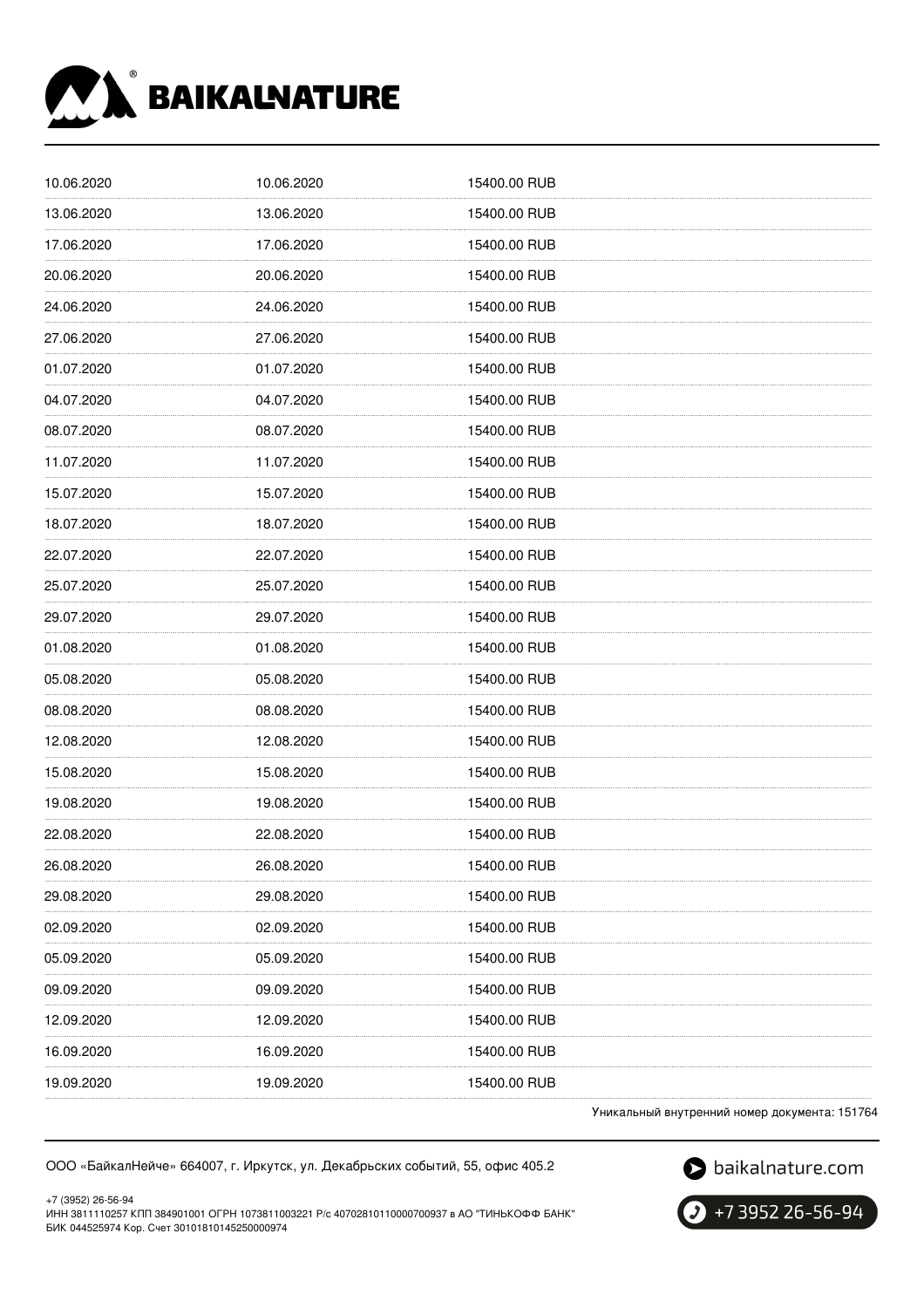

| 23.09.2020 | 23.09.2020 | 15400.00 RUB |
|------------|------------|--------------|
| 26.09.2020 | 26.09.2020 | 15400.00 RUB |
| 30.09.2020 | 30.09.2020 | 15400.00 RUB |

# **Note**

The excursion can be organised any day with an open departure. It is possible to be accompanied by English-speaking guide on this tour. Please contact us for the price.

# **What's included**

#### **Price includes**

- Russian-speaking quide services
- Excursions and visits as per itinerary
- Reserves and national parks entrance permissions
- Horse and equipment rental
- Lunches

# **Checklist & Equipment**

It is hot in summer at Lake Baikal area. Nevertheless, you should always have something to put on, as weather in Siberia is very changeable.

If you plan your trip in May or September, please feel free to bring your hat, gloves and windjacket in case of snow or rain. June is also pretty cool.

July and August are the hottest months, which offer you temperatures of 25 ° - 35 ° at daytime and 15 ° - 18 ° at night. On the shores of Lake Baikal, like in the Alps, you should wear T-shirts and shorts in the sunny afternoons, sweaters and jackets in the cool evenings.

# **Recommended checklist**

Sunglasses Cap or hat to protect against sun Comfortable walking shoes (like Vibram or similar) Wipes **Binoculars** 

# **Meals**

If you are a vegetarian or have any particular preferences, please let us know, so we could adapt the menu.

# **Visa**

You need a tourist visa to travel to Russia. It can be issued for a maximum period of 30 days. Your passport has to be valid for at least six months after the expiry date of your visa and to have at least two blank pages.

BaikalNature offers visa support and has created "BaikalNature letter of invitation" package. If you buy a BaikalNature tour, this package is absolutely free; when you buy any other BaikalNature service, you will have to pay for this package. For more information please conact your nearest Russian Embassy or Visa Application Center.

# **Money**

The Russian currency is ruble. In all cities and many large villages of Russia, you can easily withdraw rubles, using a Visa or MasterCard, from ATMs, located in banks, department stores or hotel lobbies, some of them are open 24 hours a day. If you have euros or dollars with

Уникальный внутренний номер документа: 151764

ООО «БайкалНейче» 664007, г. Иркутск, ул. Декабрьских событий, 55, офис 405.2



+7 (3952) 26-56-94 ИНН 3811110257 КПП 384901001 ОГРН 1073811003221 Р/с 40702810110000700937 в АО "ТИНЬКОФФ БАНК" БИК 044525974 Кор. Счет 30101810145250000974



# **Price does not include**

- English-speaking guide
- Personal expenses and tips
- Transfers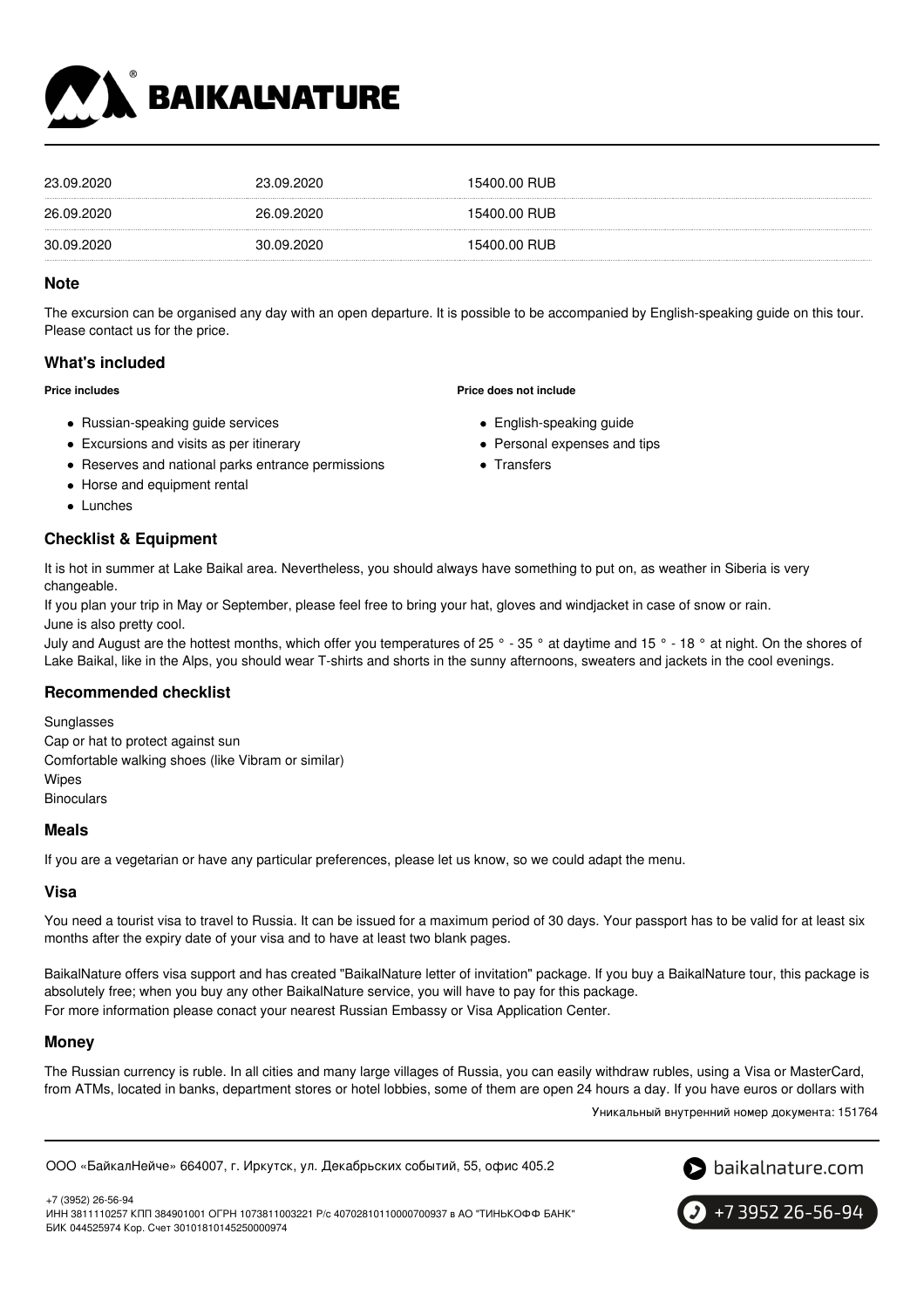you, exchange offices will allow you to change them easily in the cities, seldom in the countryside. However, it can be difficult to exchange traveler's checks, even in cities.

# **Tipping**

All persons who compose the BaikalNature travel team (guides, drivers, cooks, etc.) are paid a decent wage for their services and do not expect any tips from you. So you have no obligation to leave anything. If you really want to express your satisfaction by leaving a gratuity, and if it is in foreign currency, be aware that torn or glued coins and banknotes cannot be exchanged. Anyway, thank you for your tips, left at your discretion in envelopes.

# **Health**

You need to get a health examination before a great trip. Consult your doctor. Get a dental checkup. If you have health problems that could worsen during the trip, make sure you have taken all your medications with you.

It is advisable to keep the following vaccines valid:

**BAIKALNATURE** 

- diphtheria,
- $\bullet$  tetanus,
- Polio.

Tick-borne encephalitis is present in areas of forest, taiga where ticks are the carriers of encephalitis between May and July. As of August, they are no longer carrying the virus. If you do not get vaccinated, you should follow the basic precautions, including:

- protective clothes
- use of repellents
- daily check of the skin.

It is also possible to take out special insurance covering the analysis of the insect and vaccines.

# **Medical Form**

You should be physically fit enough for this tour.

# **Emergency Contact**

You can contact BaikalNature by phone: +73952 26 56 94. In addition, your call will be forwarded to your manager, reachable 7/7.

# **Legal Mentions**

Professional Guarantees: BaikalNature LLC (ООО "БайкалНейче"), United Federal Register of Tour Operators number: RTO 009402. Financial Guarantee: "Gaide insurance company" JSC (АО "Страховая компания Гайде"). Insurance contract N 10058/21-49 from October 08, 2021. Amount of coverage: 500 000 RUB. Legal and actual address: BaikalNature LLC 119А Dekabrskikh Sobyti Str., office 13 664007 Irkutsk Russia

# **Cancellation Options**

The cancellation options are:

- more than 30 days before departure 15% of the tour price,
- 29 7 days before departure 30% of the tour price,
- less than 7 days before departure 50% of the tour price.

# **Travel Insurance**

In addition to your personal insurance, you have an opportunity to purchase local insurance. Please, do not hesitate to ask us about our services.

# **Security**

Уникальный внутренний номер документа: 151764

ООО «БайкалНейче» 664007, г. Иркутск, ул. Декабрьских событий, 55, офис 405.2





+7 3952 26-56-94